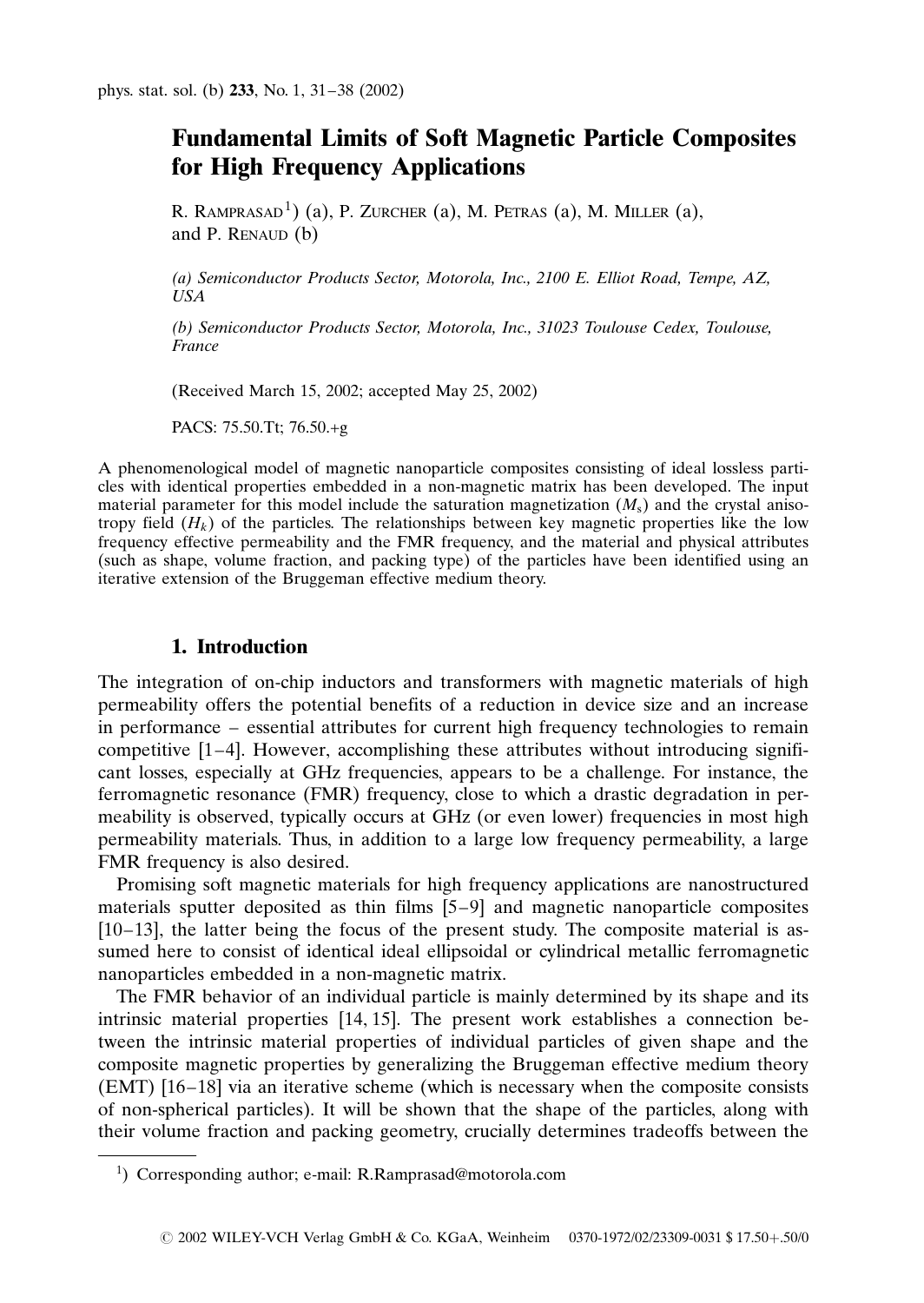low frequency effective permeability of the composite and its FMR frequency. An additional degradation of the permeability could be caused by eddy current and magnetic damping losses of the particles, and dielectric losses of the non-magnetic matrix. These losses have not been included in the present model but will be explicitly considered elsewhere [19].

The composite model presented here requires the following material properties of the magnetic particles as input: The saturation magnetization,  $M_s$ , and the crystal anisotropy field,  $H_k$ . The saturation magnetization is the maximum attainable magnetization  $(at \, 0 \, K)$  per unit volume and is related to the number of electrons with unpaired spin in the material. The crystal anisotropy field is a measure of the extent to which magnetization in the bulk is preferred along one direction (the ''easy" axis) versus others (the ''hard" axes). The particles are assumed to have reached the saturation magnetization along the easy axis; under this assumption, the rotational permeability is maximal along the hard axes and unity along the easy axis  $[14, 15]^2$ ). It is further assumed that the directions of the hard axes are orthogonal to the easy  $axis<sup>3</sup>$ .

It is worth mentioning that the magnetic permeability is, in general, a tensor. Unless otherwise stated, ''permeability" in the present work refers to the diagonal components of the low frequency relative rotational permeability tensor along the direction of an appropriate hard axis<sup>4</sup>). Furthermore, we distinguish between three different permeabilities: Those of the bulk ( $\mu^{\text{bulk}}$ ), the particle ( $\mu^{\text{p}}$ ), and the composite ( $\mu^{\text{eff}}$ ). While  $\mu^{\text{bulk}}$  is determined by  $M_s$  and  $H_k$ ,  $\mu^p$  is determined by  $M_s$ ,  $H_k$ , and the particle shape, and  $\mu^{\text{eff}}$ is determined by  $M_s$ ,  $H_k$ , the particle shape, and the volume fraction ( $\mu^p$  and  $\mu^{\text{eff}}$  will also depend on the particle conductivity and the particle size if eddy current losses are explicitly taken into account [19]). It is implicitly assumed in this work that the particles are all aligned in a way that their easy axes are parallel to each other and that the minor, major, and cylindrical axes, respectively, of the oblate ellipsoidal, prolate ellipsoidal, and cylindrical particles are coincident with their easy axes.

This paper is organized as follows: Section 2 provides details about the theoretical framework used here, Section 2.1 discusses the Bruggeman effective medium theory, and Section 2.2 describes how the FMR behavior of ellipsoidal and cylindrical particles can be included self-consistently within the Bruggeman EMT approach. Results are presented and discussed in Section 3. Finally, the conclusions of this work are summarized in Section 4.

<sup>2</sup> ) In general, the permeability can be different along different hard axes. For instance, a disc (or thin film) with its easy axis parallel to the plane of the disc displays a high permeability (equal to the bulk value) along a direction normal to both the easy axis and the disc normal, while a very low permeability is displayed parallel to the disc normal. In the case of spheres and cylindrical rods with the easy axis along the rod axis (like the particles considered here), the permeabilities are equal along all the hard axes due to symmetry effects.

 $3)$  This is strictly true only in materials that show uniaxial crystal anisotropy (like Co). In the case of systems that display cubic crystal symmetry (like Fe), directions perpendicular to the easy axis can be other easy axes. Nevertheless, the permeability along any direction perpendicular to the saturation magnetization direction is still given by the formalism described here. We thus continue to use the nomenclature ''hard" axis for directions orthogonal to the magnetization direction, even in the case of crystals that do not display uniaxial anisotropy. <sup>4</sup>

<sup>)</sup> In the case of a thin film (or disc) with its easy axis parallel to the plane of the film, ''permeability" refers to the relative permeability along the direction normal to both the easy axis and the film normal.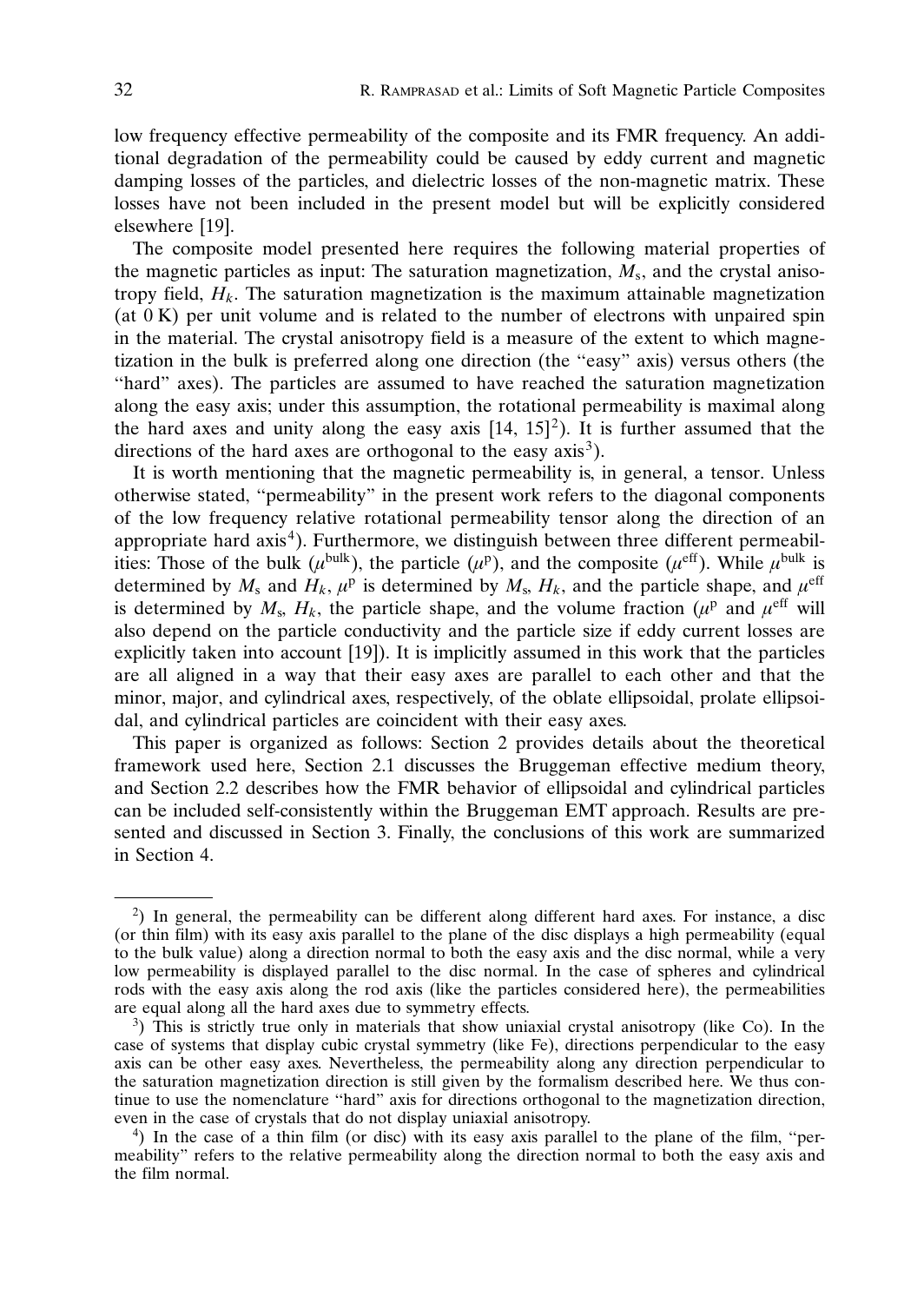# 2. Details of the Theoretical Framework

## 2.1 Bruggeman EMT

Many types of EMTs have been discussed in the literature [17, 18]; these theories attempted to determine the properties of the effective medium (like the effective permeability or the effective permittivity) in terms of the properties of the components for given component volume fractions. In the present work, we have used the Bruggeman EMT which is supported by experimental data [20].

For a two-component system with one component representing the ellipsoidal or cylindrical magnetic particles (with permeability  $\mu^p$  and volume fraction c) and the other component representing the non-magnetic matrix (with permeability 1 and volume fraction  $1 - c$ ), the Bruggeman formalism leads to [21]

$$
\frac{c(\mu^{\rm p} - \mu^{\rm eff})}{\mu^{\rm eff} + (\mu^{\rm p} - \mu^{\rm eff}) N_k} + \frac{(1 - c) (1 - \mu^{\rm eff})}{\mu^{\rm eff} + (1 - \mu^{\rm eff}) N_k} = 0.
$$
\n(1)

Here, the particles are assumed to be aligned with their easy axes oriented along the  $z$ axis and  $N_k$  (with  $k = x$  or y) is the shape factor (tabulated elsewhere [15]<sup>5</sup>) of the particles along the direction of the rf magnetic field which is assumed to be transverse to the easy axis. We will consider this factor more detailed in Section 2.2; for spherical particles  $N_{x,y} = 1/3$ .

#### 2.2 FMR behavior of the composite

The solution of the Landau-Lifshitz equation [14, 15] yields the frequency dependent relative permeability tensor (in terms of  $M_s$ ,  $H_k$ , and the shape factors of the particle). As mentioned earlier, we only focus on the low frequency permeability and the FMR frequency. The diagonal components of the low frequency relative permeability tensor for particles with their easy axis parallel to the z-axis are given by [14, 15]

$$
\mu_{xx} = \frac{M_s}{H_k + M_s(A_x - A_z)} + 1, \tag{2}
$$

$$
\mu_{yy} = \frac{M_s}{H_k + M_s(A_y - A_z)} + 1, \tag{3}
$$

$$
\mu_{zz} = 1 \,, \tag{4}
$$

 $\mu_{xx}$  and  $\mu_{yy}$  are the hard axes permeabilities, and  $\mu_{zz}$  is the easy axis permeability. In the case of the particles considered here (ellipsoidal and cylindrical particles with the minor, major, and cylindrical axes of the oblate ellipsoids, prolate ellipsoids, and cylinders, respectively, coinciding with the easy axis),  $\mu^p \equiv \mu_{xx} = \mu_{yy}$  due to symmetry reasons. Within the present development, the demagnetizing factors  $(A_x, A_y, A_z) \equiv \mathbf{A}$  include the effects due to volume fraction and are given by [22–24]

$$
\mathbf{A} = \frac{\mu^{\text{bulk}} - \mu^{\text{eff}}}{\mu^{\text{eff}}(\mu^{\text{bulk}} - 1)} \mathbf{N},\tag{5}
$$

<sup>5</sup> ) See also Tables 1 and 2 for examples of demagnetizing factors. It should be noted that a zero demagnetizing shape factor along a particular direction implies that the demagnetizing field set up by an external field along that direction is zero.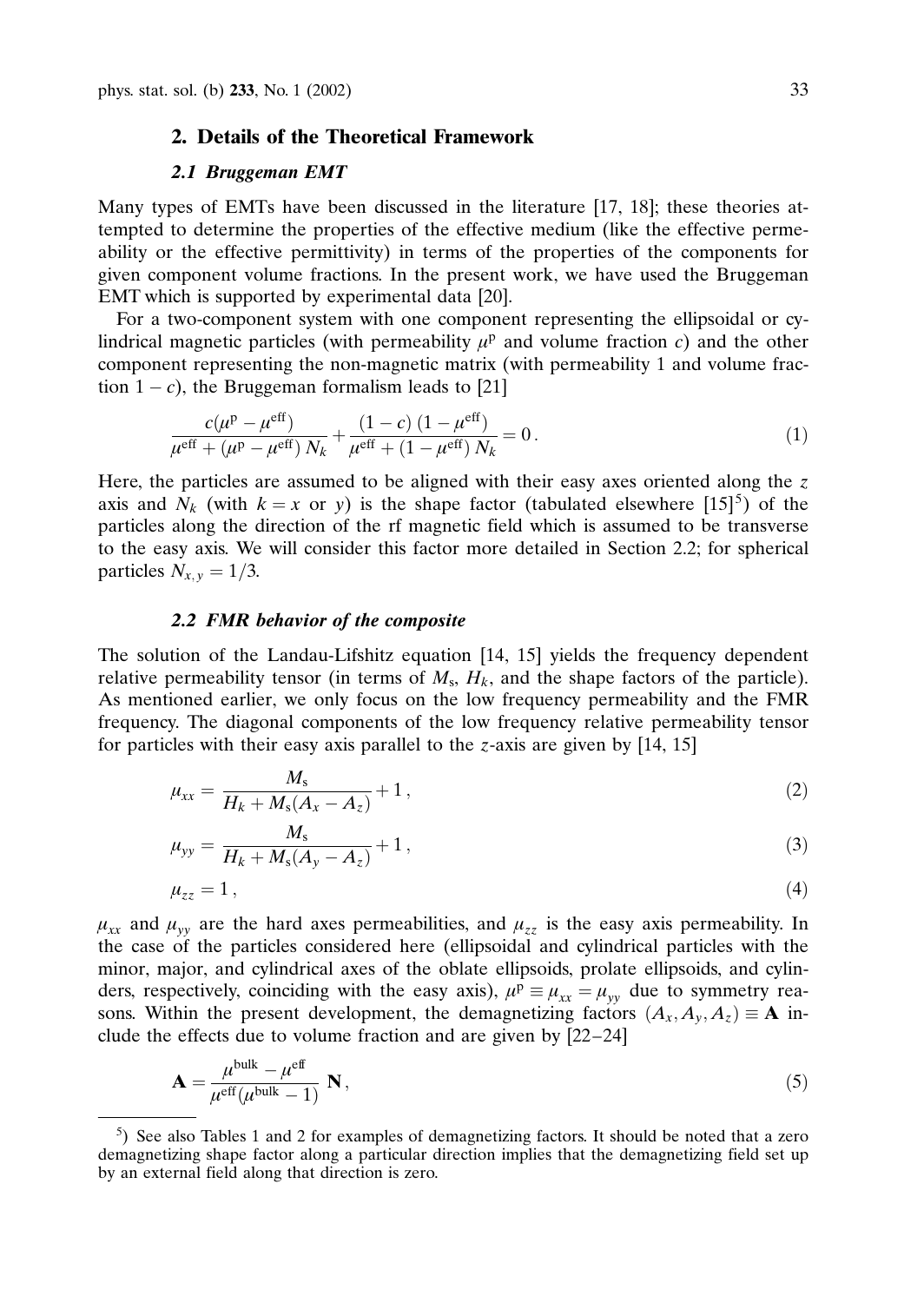

Fig. 1. Flowchart describing the process of self-consistently determining the particle and effective permeabilities at a non-zero particle volume fraction for non-spherical particles

where  $\mathbf{N} \equiv (N_x, N_y, N_z)$  are the shape factors discussed above and  $\mu^{\text{bulk}} = M_s/H_k + 1$ (equal to  $\mu_{xx}$  and  $\mu_{yy}$  with  $\mathbf{A} = 0$ ; see below). In essence,  $\mathbf{A}$  is the demagnetizing factor for a particle embedded in a medium with permeability  $\mu^{\text{eff}}$  (as the Bruggeman EMT demands [17, 18]), while N is that for a particle embedded in a non-magnetic environment. It can be seen that  $A$  given by the above equation has the expected limiting behavior. For instance, at low volume fraction (isolated particle limit),  $\mu^{\text{eff}} \approx 1$ , implying  $\mathbf{A} \approx \mathbf{N}$ ; at high volume fraction (bulk limit),  $\mu^{\text{eff}} \approx \mu^{\text{bulk}}$ , implying  $\mathbf{A} \approx 0$ , as one would expect for bulk materials.

When  $A_x = A_y = A_z = A$ , a condition satisfied by bulk materials and spherical particles embedded in any matrix (note that  $A = 0$  and  $A = 1/3$ , respectively, in the case of bulk materials and in the case of an isolated spherical particle in a non-magnetic matrix), Eqs. (2) and (3) simplify to  $\mu_{xx} = \mu_{yy} = M_s/H_k + 1$  (independent of A). Thus, the determination of  $\mu^{\text{eff}}$  using Eq. (1) in the case of spherical particles requires only the knowledge of  $\mu^p$  ( $\equiv \mu_{xx} = \mu_{yy}$ ). In the case of non-spherical particles, however, the determination of  $\mu^p$  requires the knowledge of **A**, which in turn requires the knowledge of  $\mu^{\text{eff}}$ . Thus, Eqs. (1)–(3), and (5) need to be solved self-consistently for a given magnetic particle volume fraction and particle shape. The solution process is heuristically depicted in Fig. 1 and needs to be performed iteratively<sup>6</sup>). The self-consistent solution ( $\mu^p$ ,  $\mu^{\text{eff}}$ , and **A**) is determined at zero frequency and the resulting **A** is used to calculate the FMR frequency of the composite using the well known Kittel equation [14, 25]

$$
\omega_{\rm fmr} = \mu_0 \gamma \sqrt{[H_k + (A_x - A_z) M_s] [H_k + (A_y - A_z) M_s]},
$$
\n(6)

where  $\mu_0$  is the permeability of free space and  $\gamma$  is the gyromagnetic ratio.

# 3. Results and Discussion

We now use the theory outlined above to investigate the relationship between the properties of the particles  $(M_s, H_k,$  shape, and volume fraction) and the magnetic properties of the composite (the low frequency effective permeability and the FMR frequency). Values of 2.4 T and 0.049 T were chosen for  $\mu_0M_s$  and  $\mu_0H_k$ , respectively, correspond-

<sup>&</sup>lt;sup>6</sup>) The self-consistent solution was obtained by discretizing the volume fraction axis in steps of 0.001 and determining  $\mu^{\text{eff}}$  at a particular volume fraction step from  $\mu^{\text{p}}$ , and A determined in the previous step; note that  $\mathbf{A}(c = 0) = \mathbf{N}$ .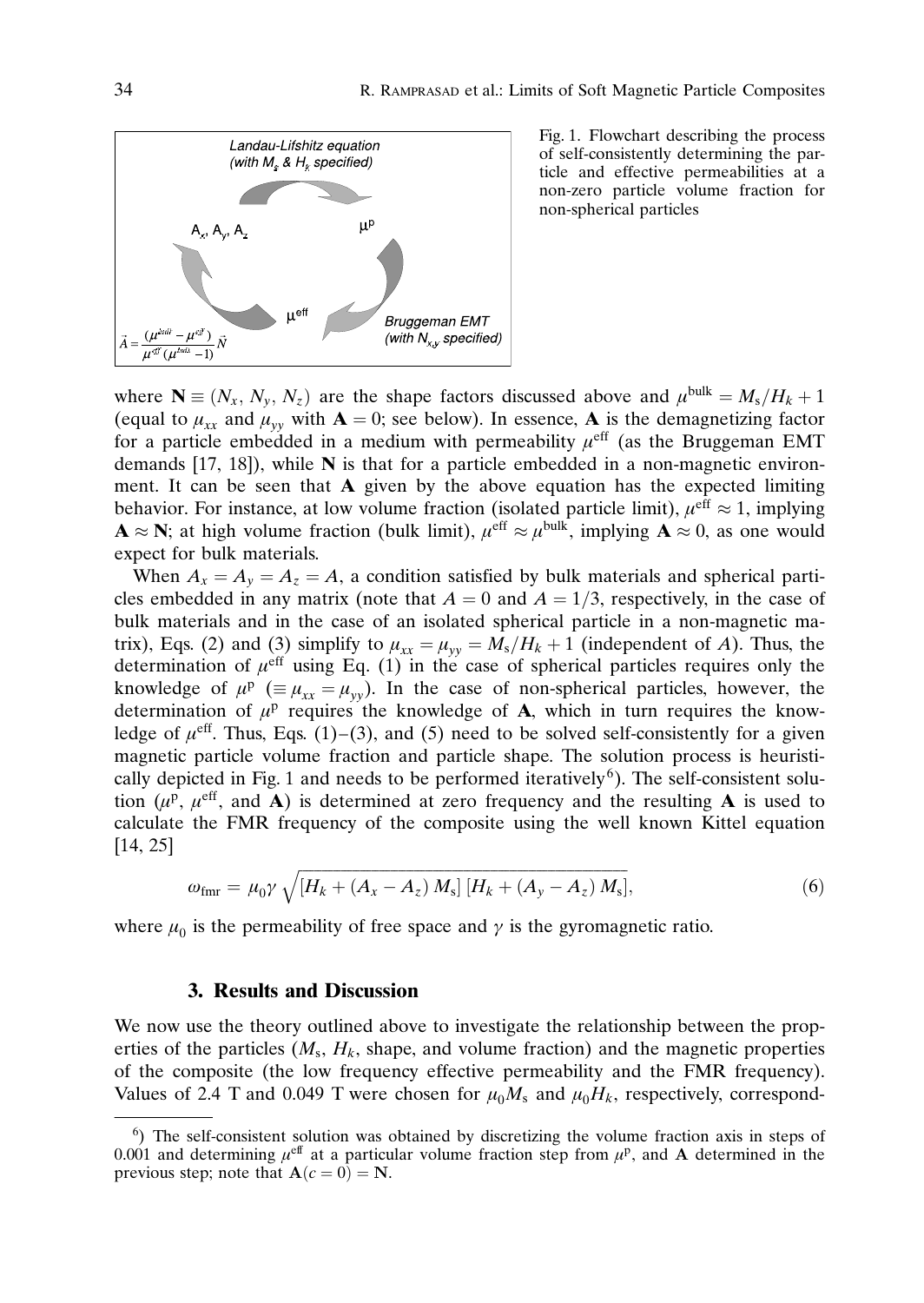#### Table 1

Analytical expressions for the low frequency relative permeability along the two hard axes and the FMR frequency for particles with different geometries; the easy axis is assumed to be parallel to the z-axis and  $M_s \gg H_k$ 

| shape                                  | $N_x$ $N_v$ $N_z$ $\mu_{rr}$ |          | $\mu_{vv}$                                                                 | $\omega_{\text{fmr}}$                                                    |
|----------------------------------------|------------------------------|----------|----------------------------------------------------------------------------|--------------------------------------------------------------------------|
| bulk                                   |                              |          | 0 0 0 $\frac{M_s}{H_k} + 1$ $\frac{M_s}{H_k} + 1$ $\mu_0 \gamma H_k$       |                                                                          |
| thin film <sup>a</sup> ) $1 \t 0 \t 0$ |                              | $\sim 2$ |                                                                            | $\frac{M_{\rm s}}{H_k} + 1 \quad \sim \mu_0 \gamma \sqrt{M_{\rm s} H_k}$ |
| infinite $rodb$ )                      | $0.5 \quad 0.5 \quad 0$      | $\sim$ 3 | $\sim$ 3                                                                   | $\sim \mu_0 \gamma M_s/2$                                                |
| sphere                                 |                              |          | 1/3 1/3 1/3 $\frac{M_s}{H_k} + 1$ $\frac{M_s}{H_k} + 1$ $\mu_0 \gamma H_k$ |                                                                          |

<sup>a</sup>) film normal parallel to  $x$ -axis

 $\overrightarrow{b}$ ) rod axis parallel to z-axis

ing to a bulk permeability (=  $M_s/H_k + 1$ ) of 50. We first draw some general conclusions regarding the desired particle shape and the nature of the final packing geometry before we address the impact of the particle volume fraction.

The shape factors  $(N_x, N_y, N_z)$ , the low frequency permeability (determined using Eqs.  $(2)$  and  $(3)$ ), and the FMR frequency (determined using Eq.  $(6)$ ) for some representative examples are listed in Tables 1 and 2. The FMR frequency is smallest for the bulk (and the sphere) configuration. The thin film configuration (with the easy axis along the surface of the film) shows the bulk low frequency permeability (albeit along only one direction) but a higher FMR frequency. Infinite or finite rods or cylinders (with the easy axis parallel to the cylinder axis) have even higher FMR frequencies than the thin film case but low permeabilities. Spheres have properties identical to the bulk. Rods or cylinders with the easy axis parallel to the radial direction are not considered here since the practical growth of such structures is not expected to be easy. From Tables 1 and 2 it is clear that nearly spherical particles (between spherical and rod like with an aspect ratio of 2) are desired, in order to achieve an optimal particle permeability and FMR frequency.

Table 2

Same as Table 1 with  $\mu_0 M_s = 2.4$  T and  $\mu_0 H_k = 0.049$  T (parameters chosen in this study); an additional entry for a finite rod with an aspect ratio of two has also been included  $(f_{\text{fmr}} = \omega_{\text{fmr}}/2\pi)$ 

| shape                                          | $N_{x}$                      | $N_{\rm v}$          | $N_z$            | $\mu_{xx}$       | $\mu_{vv}$       | $f_{\rm fmr}$<br>(GHz) |
|------------------------------------------------|------------------------------|----------------------|------------------|------------------|------------------|------------------------|
| bulk<br>thin film <sup>a</sup> )               |                              | $\theta$<br>$\theta$ |                  | 50               | 50<br>50         | 1.4<br>9.7             |
| infinite $rodb$ )<br>finite $rodc$ )<br>sphere | $0.5^{\circ}$<br>0.43<br>1/3 | 0.5<br>0.43<br>1/3   | 0<br>0.14<br>1/3 | 2.9<br>4.2<br>50 | 2.9<br>4.2<br>50 | 33.6<br>20.9<br>1.4    |

a) film normal parallel to  $x$ -axis

 $\overrightarrow{b}$ ) rod axis parallel to z-axis

 $\epsilon$ ) rod axis parallel to *z*-axis; aspect ratio = 2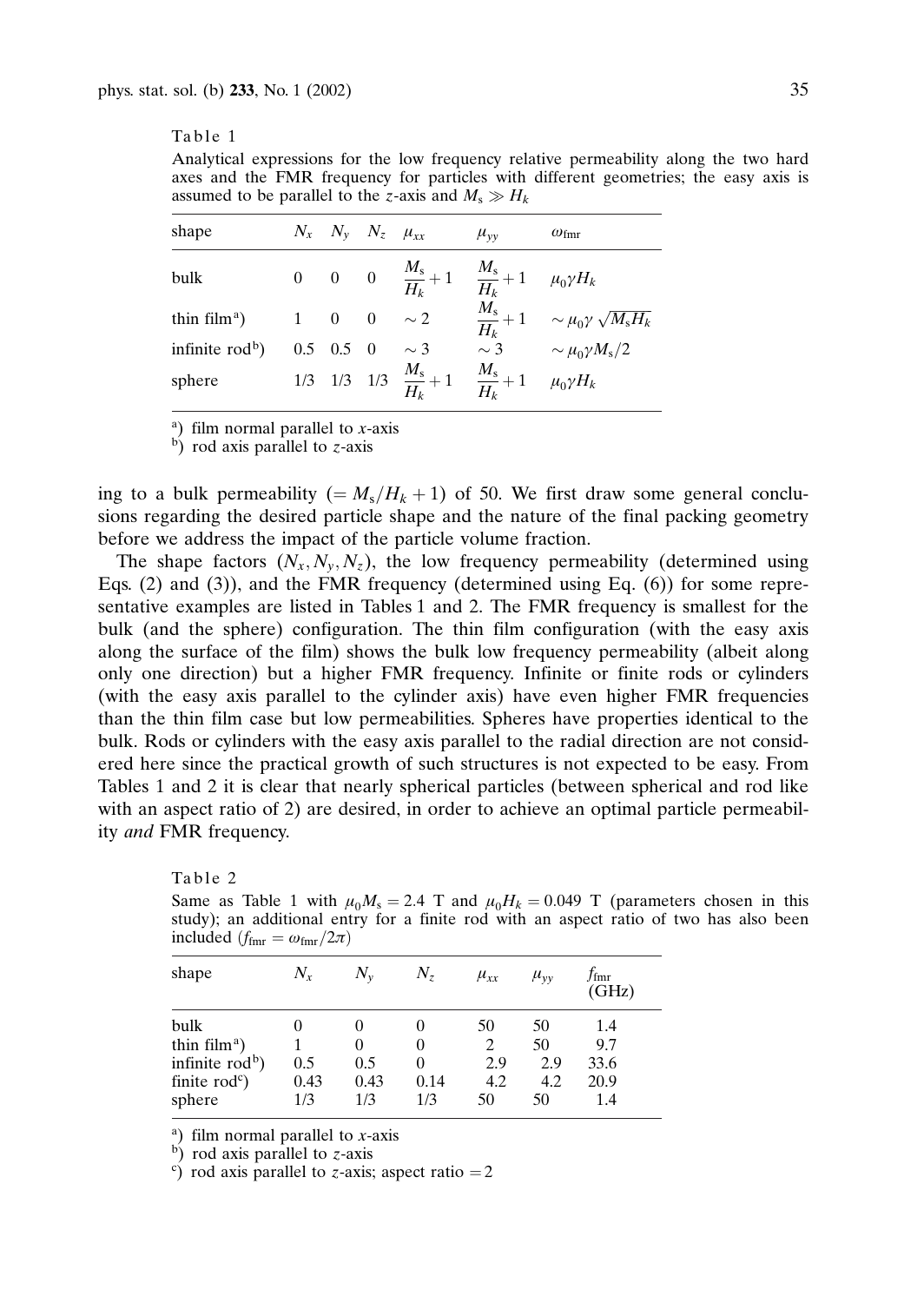Another important factor to achieve a final geometric structure is the packing of the particles: assuming that the particles are all aligned so that their magnetization (easy) axes are parallel to each other, the particles can be packed in a way that either the bulk or the thin film final geometry limits are reached. Here, the ''bulk limit" is defined as the situation when an appreciable magnetic field exists only in the interior of the composite system, i.e. the surfaces or boundaries of the composite system are located in regions of negligible magnetic field, thereby generating negligible demagnetizing fields in any direction. The ''thin film limit" is defined as the situation when the thin film surfaces (but not the edges) are located in regions of appreciable magnetic field, thereby generating demagnetizing fields only along the film normal. The relationship between geometry and magnetic properties listed in Tables 1 and 2 indicates that the packing of (approximately spherical) particles achieving the thin film limit with the particle easy axes oriented along the film surface leads to a desired configuration.

It should be mentioned that the properties listed in Tables 1 and 2 for the rods and spheres hold only for isolated particles  $(N_x, N_y, N_z)$  are the demagnetizing shape factors for isolated particles in a non-magnetic environment), corresponding to low magnetic particle volume fractions. An increase in the particle volume fraction implies that particles are no longer in a non-magnetic environment but embedded in an effective medium of permeability  $\mu^{\text{eff}}$  which means the self-consistent procedure described in Section 2.2 should be adopted to determine  $\mu^{\text{eff}}$  and **A** as a function of the volume fraction. It should be noted that the bulk and thin film limits are characterized by the demagnetizing factors (and by the low frequency permeability and  $f_{\text{fmr}}$ ) listed in the first and third row of Tables 1 and 2, respectively, which must be reached again for  $c \rightarrow 1$ . Adopting the procedure outlined in Section 2.2 automatically ensures achieving the bulk limit ( $\mathbf{A} \rightarrow 0$  as  $c \rightarrow 1$ ). The thin film limit is achieved by using Eq. (5) for calculating  $A_y$  and  $A_z$  (both of which approach zero for  $c \to 1$ ), and by requiring that  $A_x = 1 - (A_y + A_z)$ , such that the thin film demagnetizing factors are reached again for  $c \rightarrow 1$ . It should be noted that while the self-consistent procedure to determine  $\mu^{\text{eff}}$  and  $f_{\text{fmr}}$  is not required in the case of spherical particles packed to achieve the bulk limit, this procedure is necessary in the case of spherical particles packed to achieve the thin film geometry.

Figures 2 and 3 show the low frequency effective permeability and the FMR frequency, respectively, as a function of the particle volume fraction for spherical and



finite rod (aspect ratio 2) particles packed to achieve the bulk and the thin film limits. The values have been calculated using the procedure described in Section 2.2 with

Fig. 2. Effective low frequency permeability,  $\mu^{\text{eff}}$ , versus magnetic particle volume fraction for spherical and finite rod (aspect ratio of 2) particle composites determined by self-consistently solving Eqs.  $(1)$ ,  $(2)$ , and  $(5)$ ; the packing type does not effect  $\mu^{\text{eff}}$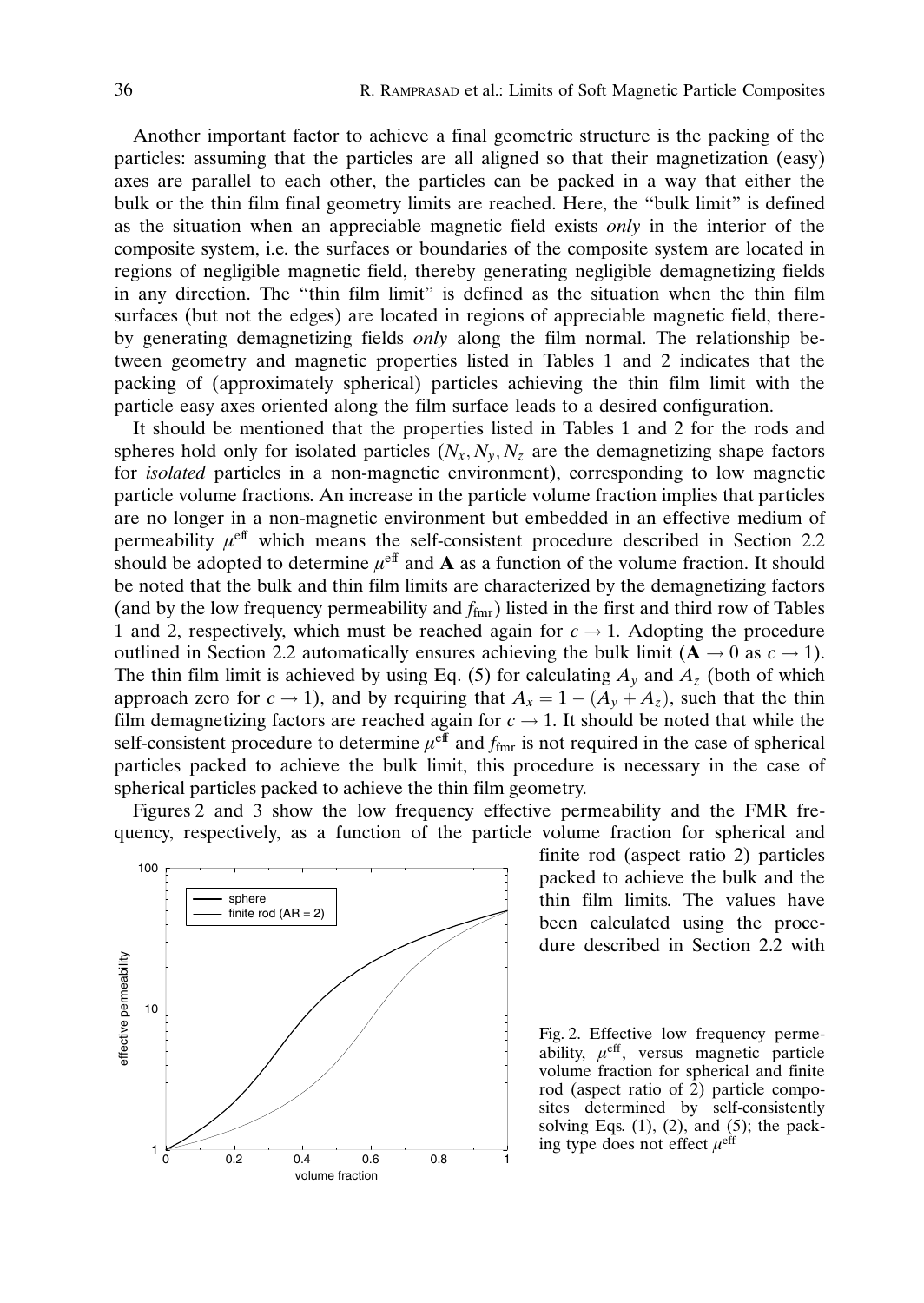

Fig. 3. FMR frequency,  $f_{\text{fmr}}$ , versus magnetic particle volume fraction for spherical and finite rod (aspect ratio of 2) particle composites determined by self-consistently solving Eqs. (1), (2), and (5). "Thin film" and "bulk" limit final geometry are shown

the modification identified above for the thin film limit. The packing limit affects the FMR frequency but not  $\mu^{\text{eff}}$ , as the latter is calculated along the relevant hard axis (the one parallel to the film plane in the case of thin film packing) and the demagnetizing factor along this direction is the same for both packing types. As expected,  $\mu^{\text{eff}}$  for the spherical particle composite is higher than for the finite rod composite. It should be noted that the maximum volume fractions achievable for spheres and cylinders with identical radii are 0.74 and 0.91, respectively. The FMR frequency for the bulk limit packing does not change with volume fraction for the spherical particle composite (as isolated spherical particles already have properties identical to that of the bulk), but decreases for the finite rod particle composite. For the thin film packing,  $f_{\text{fmr}}$  increases very fast for the spherical particle composite and reaches the saturation value of about 10 GHz at a volume fraction of  $\sim 0.4$ , whereas for the finite rod particle composite it decreases relatively slowly to the 10 GHz value. Assuming that achievable thin film packing densities of approximately spherical particles are in the 0.45–0.55 range,  $\mu^{\text{eff}}$ values in the 3–18 range, and  $f_{\text{fmr}}$  values in the 18–10 GHz range can be expected (for the material parameters chosen here).

#### 4. Summary

A phenomenological model of magnetic nanoparticle composites consisting of ideal lossless particles with identical properties embedded in a non-magnetic matrix has been developed. The input material parameters for this model include the saturation magnetization  $(M_s)$  and the crystal anisotropy field  $(H_k)$  of the particles. An attempt has been made to relate key magnetic properties like the low frequency effective permeability or the FMR frequency to the physical properties of the particles (such as shape, volume fraction, and packing type). For the material parameters of the particles chosen here  $(\mu_0 M_s = 2.4$  T and  $\mu_0 H_k = 0.049$  T, resulting in a bulk permeability of 50), composites consisting of approximately spherical particles packed to achieve the thin film limit with